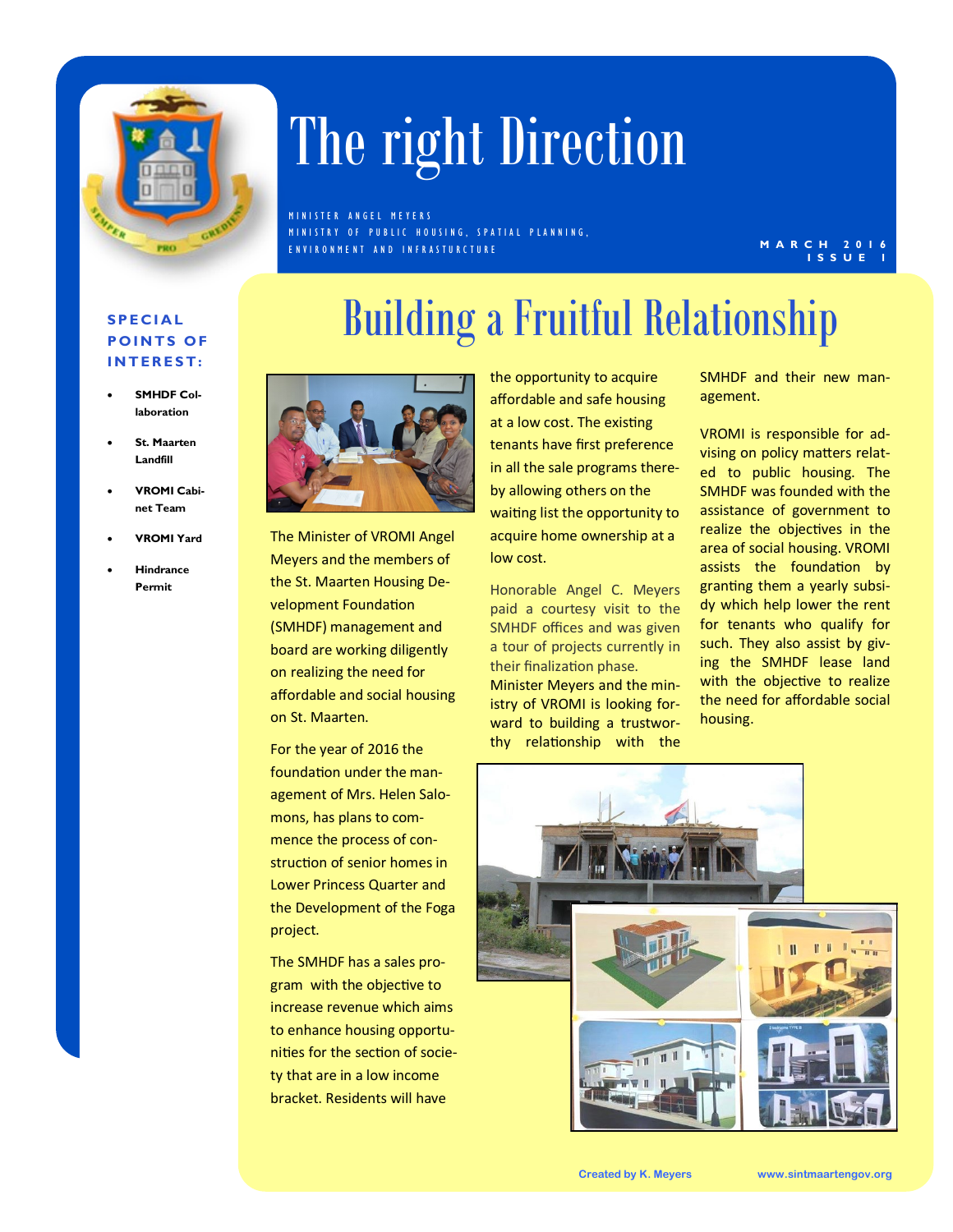**P A G E 2**

### Tour of the Landfill



In November the government of St. Maarten held the Public Tender for the management of the Sanitary Landfill and this tender was won by the locally owned company

Robelto & Son B.V. for a contractual period of 2 years with a possibility of a one year extension.

The company has started operations since December  $30^{th}$  2015.

At present the contractor Robelto & Son B.V. is exploring together with the department of Infrastructure Management the possibility to start recycling at a more greater scale on the landfill that is presently ongoing.

The government has made recycling of various waste stream a part of the new garbage contracts and is also looking at the waste of the Cruise Industry when it comes to recycling of some specific streams to enhance the program to be started on the landfill. It's the intention to use all existing partners in the field to get an end product that suits everyone's needs and fulfills the goals of government which is to reduce the incoming waste on the landfill as much as possible. Presently 300 trucks with garbage are brought to the landfill every day. Also the recycling will work well in preparations for the Waste to Energy processing plant as it will be sorting the garbage (fuel for the plant)

ahead of production start.

On February  $7<sup>th</sup>$  2016 the Minister of VROMI, Mr. Angel Meyers took a tour of the landfill and was accompanied by Mr. Claudius Buncamper; Department of Infrastructure Management, Mr. Leroy La Paix; Operations Manager at the Sanitary landfill and his executive staff Ms. Chantale Groeneveldt and Ms. Kimberly Meyers.

The minster received a complete tour of the landfill and also was shown an aerial view of the total landfill.

*"Presently 300 trucks with garbage are brought to the landfill every day"*

### VROMI Cabinet Team Completed



The Minister of VROMI Cabinet has been officially completed. The cabinet consists of the Chef de Cabinet Mr. Sandro Garcia, the Executive Assistant Ms. Chantale Groeneveldt, Project Consultant Ms. Adelicia Gumbs (Infinite Possibilities Consulting), Public

Relations Officer Ms. Kimberly Meyers and the Courier Mr. Roland Bryson.

The VROMI cabinet executive staff and the Honorable Minister Meyers are looking forward to a prosperous term.

**T H E R I G H T D I R E C T I O N Created by K. Meyers www.sintmaartengov.org**